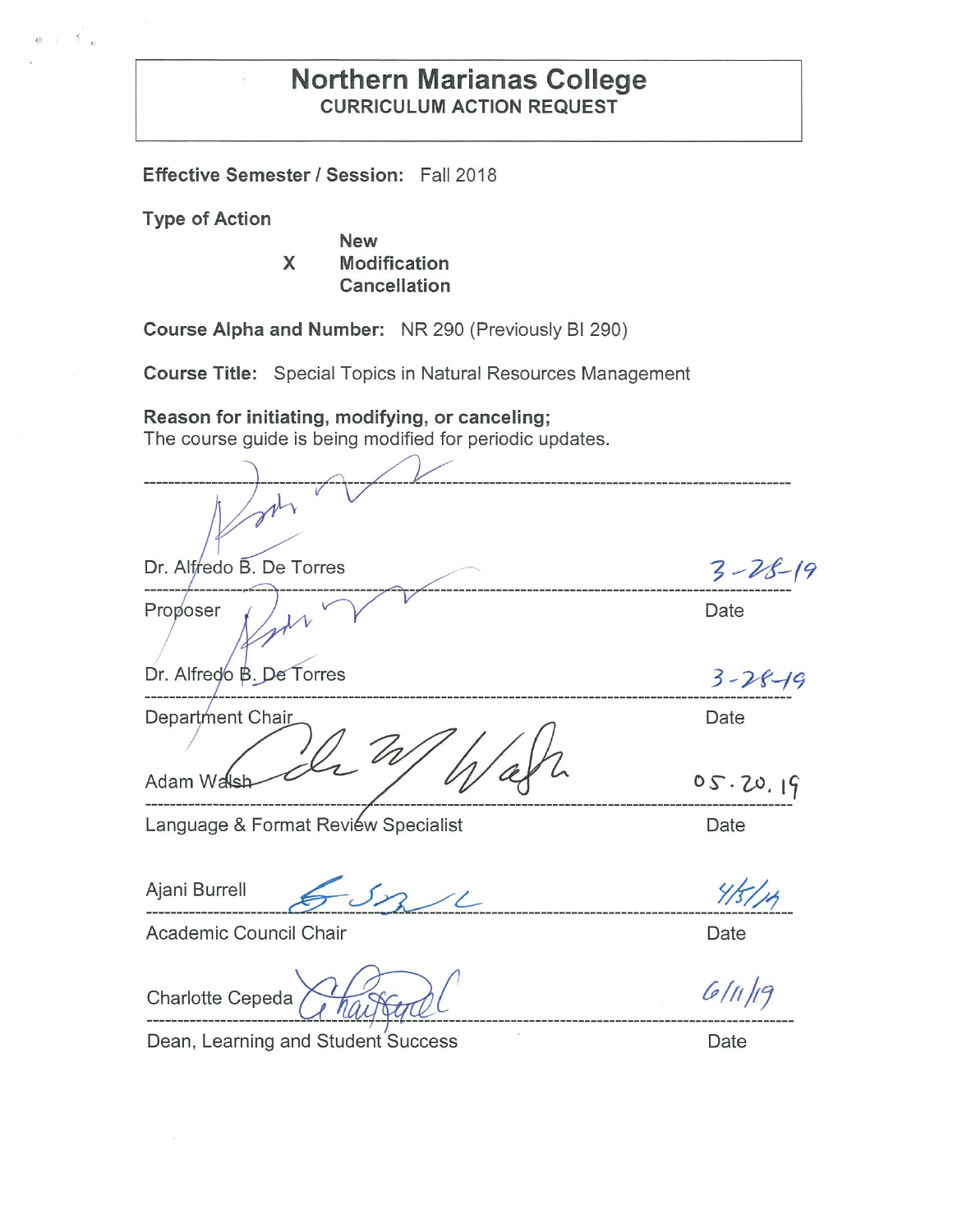Course: NR290

#### **1. Department**

Natural Resource Management

## **2. Purpose**

This course is a three credit course for majors in the AS Natural Resource Management degree program. The purpose of this course is to provide directed study and work experience for students in fundamental research/extension methodology. The course will focus on the aspects of field observations, data collection and analysis, and the scientific method related to the study of specific topics in the agriculture, environmental, and natural resource sciences.

## **3. Description**

## **A. Required/Recommended Textbook(s) and Related Materials**  Required:

Texts and all related materials will depend on topic to be studied and instructor's determination as to relevance to that topic.

Recommended: NIA

## **B. Contact Hours**

- **1. Lecture:** 3 per week/ 45 per semester
- **2. Lab:** NIA
- **3. Other:** N/A

## **C. Credits**

- **1. Number:** 3
- **2. Type:** Regular degree credits

## **D. Catalogue Course Description**

This course provides specialized, directed study in a topic to be chosen by the student and the instructor. Course content will be varied; provided that a different topic is studied. English Placement Level: EN 101; Math Placement Level: MA 161

## **E. Degree or Certificate Requirements Met by Course**

This Course fulfills the requirements for AS degree in Natural Resource Management. This also serves as elective course for other program majors.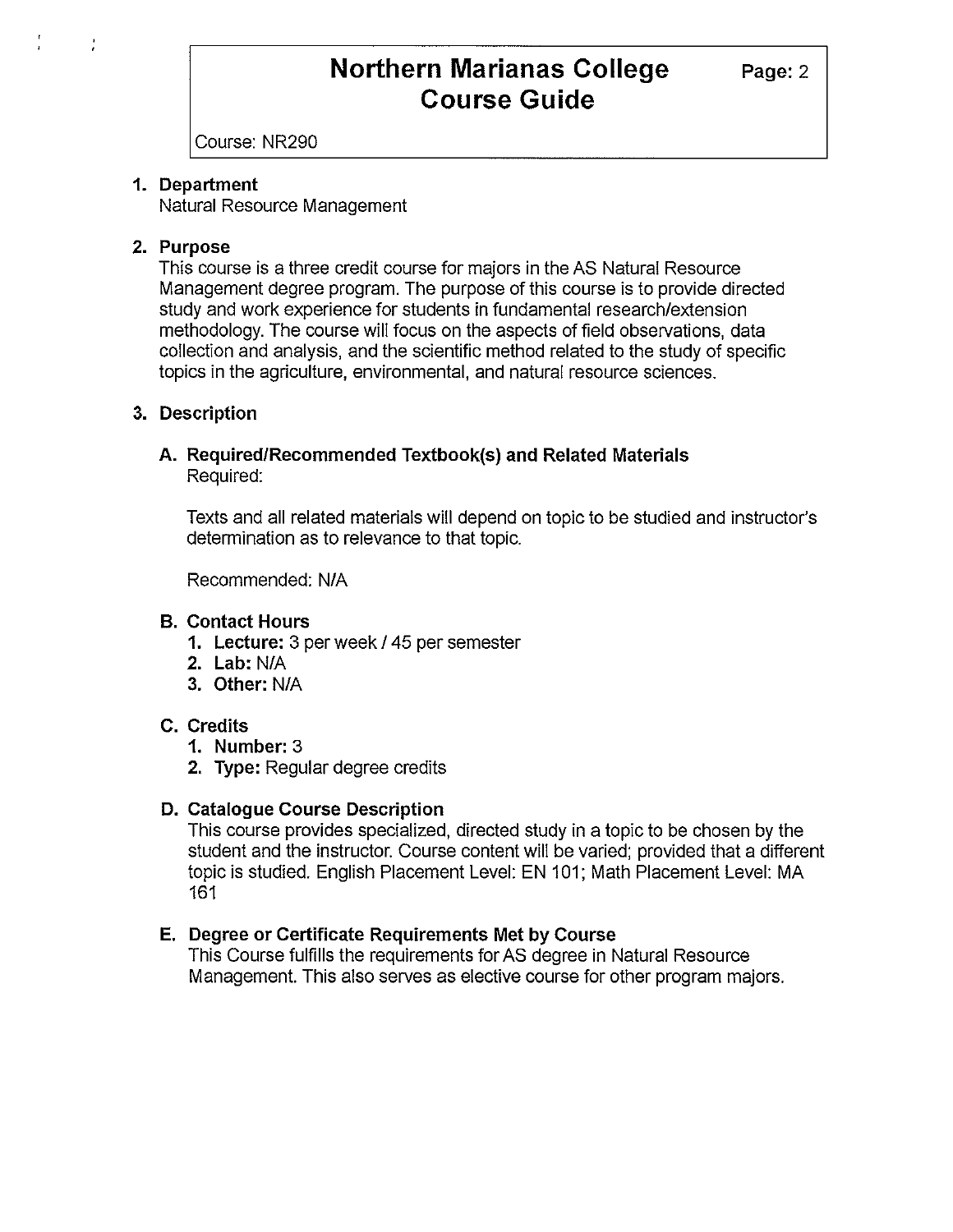Course: NR290

#### **F. Course Activities and Design**

Specific course activities to be determined by the instructor and the student, based upon the student's area of interest and focus. These activities will include but not limited to: topical readings, discussions with professionals in the discipline, field sampling, data collection, processing of samples, laboratory investigations, data entry and analysis, report writing, and public speaking.

#### **4. Course Prerequisite(s); Concurrent Course Enrollment**  Prerequisites: N/A

Concurrent Course Enrollment: N/A

**Required English/Mathematics Proficiency Level(s)**  English Placement Level: EN101 Mathematics Placement Level: MA161

### **5. Estimated Cost of Course; Instructional Resources Needed**

Cost to the Student: Tuition for a 3-credit course, cost of textbook, and instructional materials fee.

Cost to the College: Instructor's salary.

Instructional resources needed for this course will involve field, laboratory, and nursery supplies and equipment; computer and software for statistical analysis of data, graphing, and multimedia presentation.

#### **6. Method of Evaluation**

Student learning will be evaluated for this course through discussions between the instructor, student, and by the demonstration of the student's commitment through satisfactory completion of planned project tasks and assignments. Students will keep a detailed laboratory/field investigation notebook and time logbook, work with the instructor in the lab and/or field during assigned times, and present the results of the study in a public forum such as a student seminar or similar presentation. A final project report is required, written in the format for possible publication in a scientific journal. NMC's grading and attendance policies will be followed.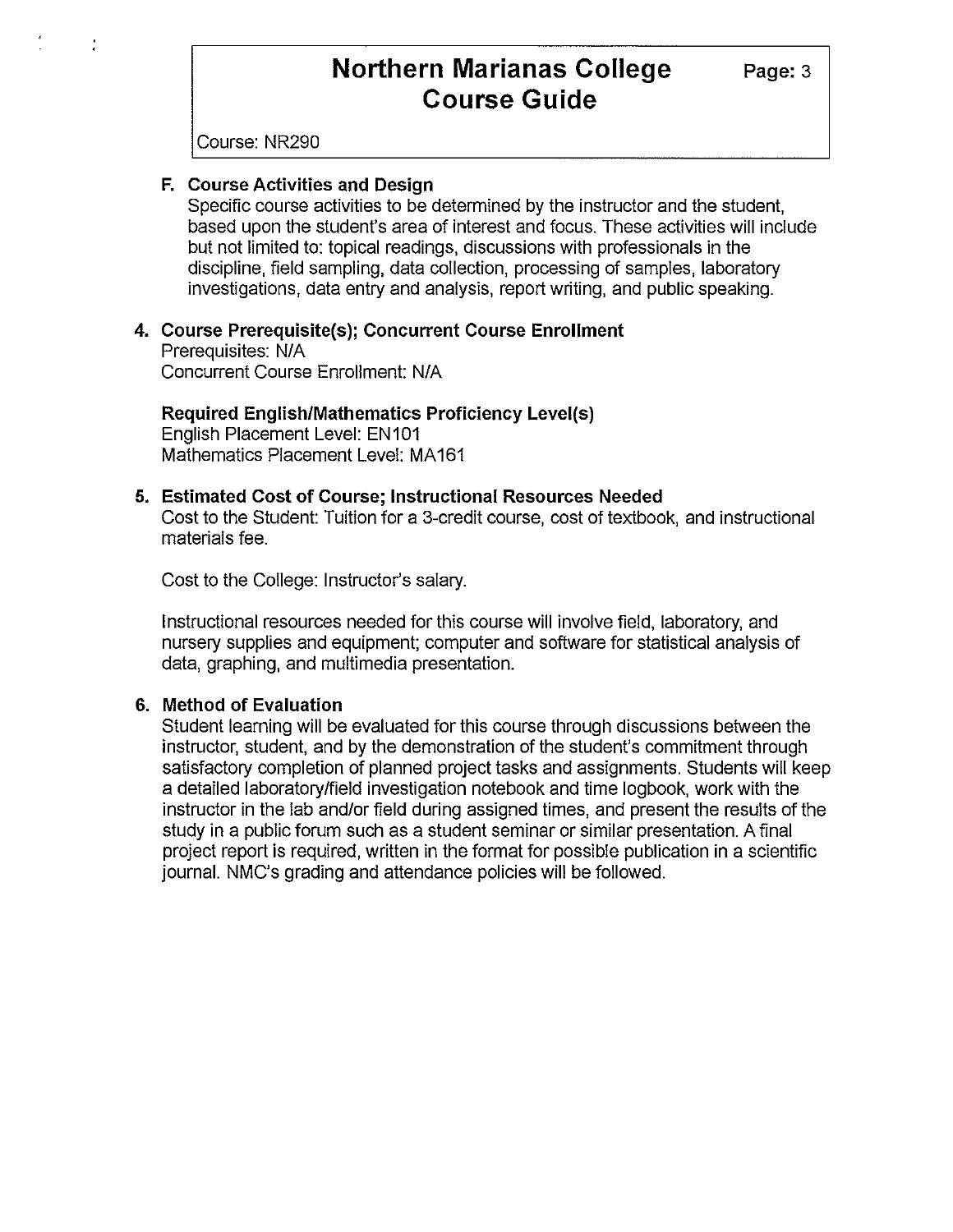Course: NR290

## **7. Course Outline**

This is a topical outline and does not necessarily indicate the sequence in which the material will be presented.

The topical outline for this course will vary by instructor in order to provide supervised training of practical laboratory or field experience with emphasis on expanding and improving student competencies related to the classroom, discipline, career opportunities, and interests of the student. All special topic studies will include, but are not limited, to the following:

- 1.0 Identification or determination of a specific topic to be studied by the student using scientific methodology
- 2.0 Forming a hypothesis
- 3.0 Developing an experimental/field investigation plan
- 4.0 Observations, data collection, sampling, and recording information
- 5.0 Data analysis
- 6.0 Report writing in the format for publication in a referred scientific journal
- 7.0 Seminar presentation in a public forum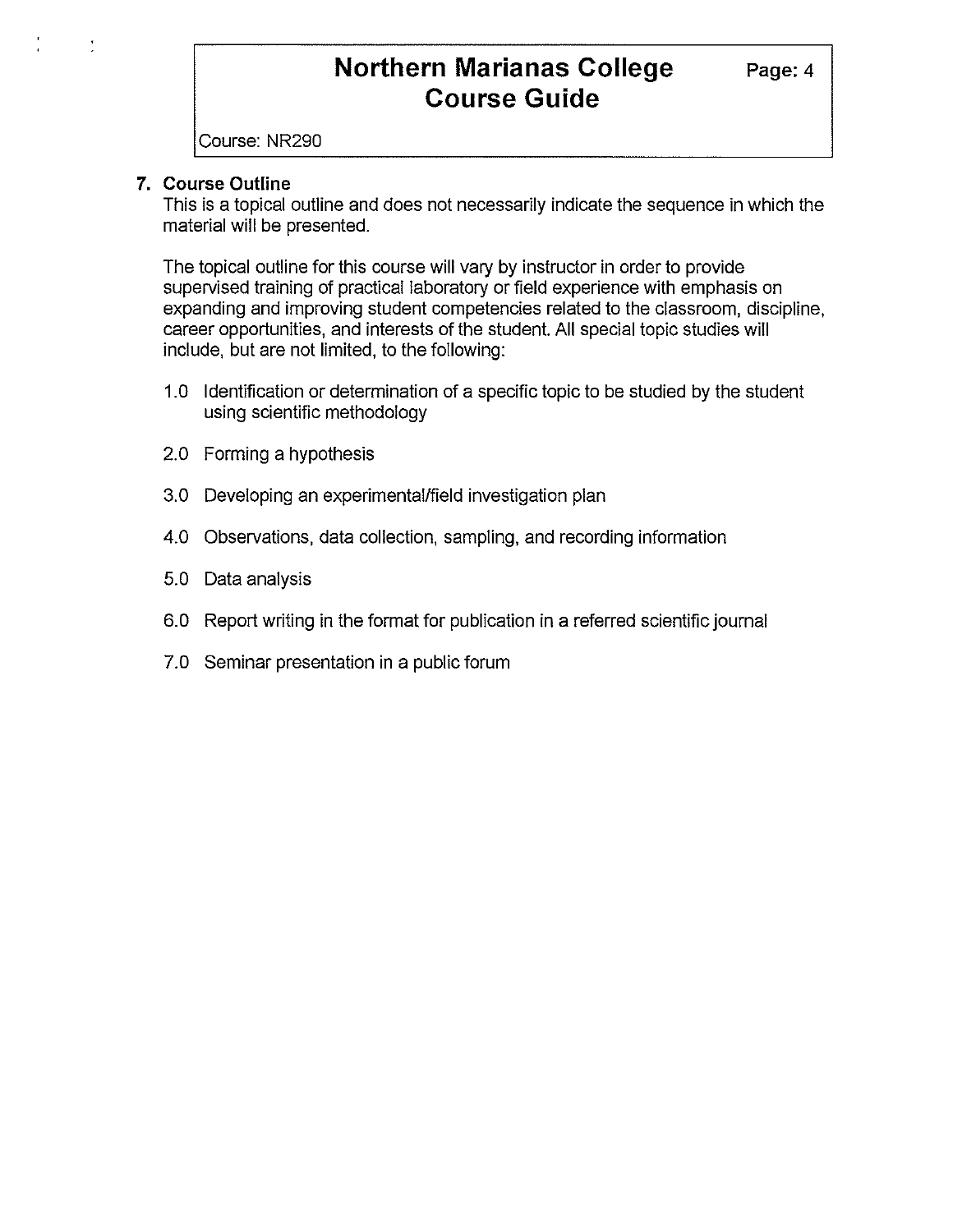Course: NR290

## **8. Instructional Goals**

The course will introduce students to:

- 1.0 Special studies not otherwise offered in the curriculum;
- 2.0 Practical applications of the principles and methodology in research and/or extension projects in agricultural, environmental, and natural resource sciences;
- 3.0 A mentored and focused effort to develop, expand, and improve competencies with experiences related to the classroom, laboratory, or field within the discipline; and
- 4.0 Professionals in the discipline and opportunities to explore careers in the sciences.